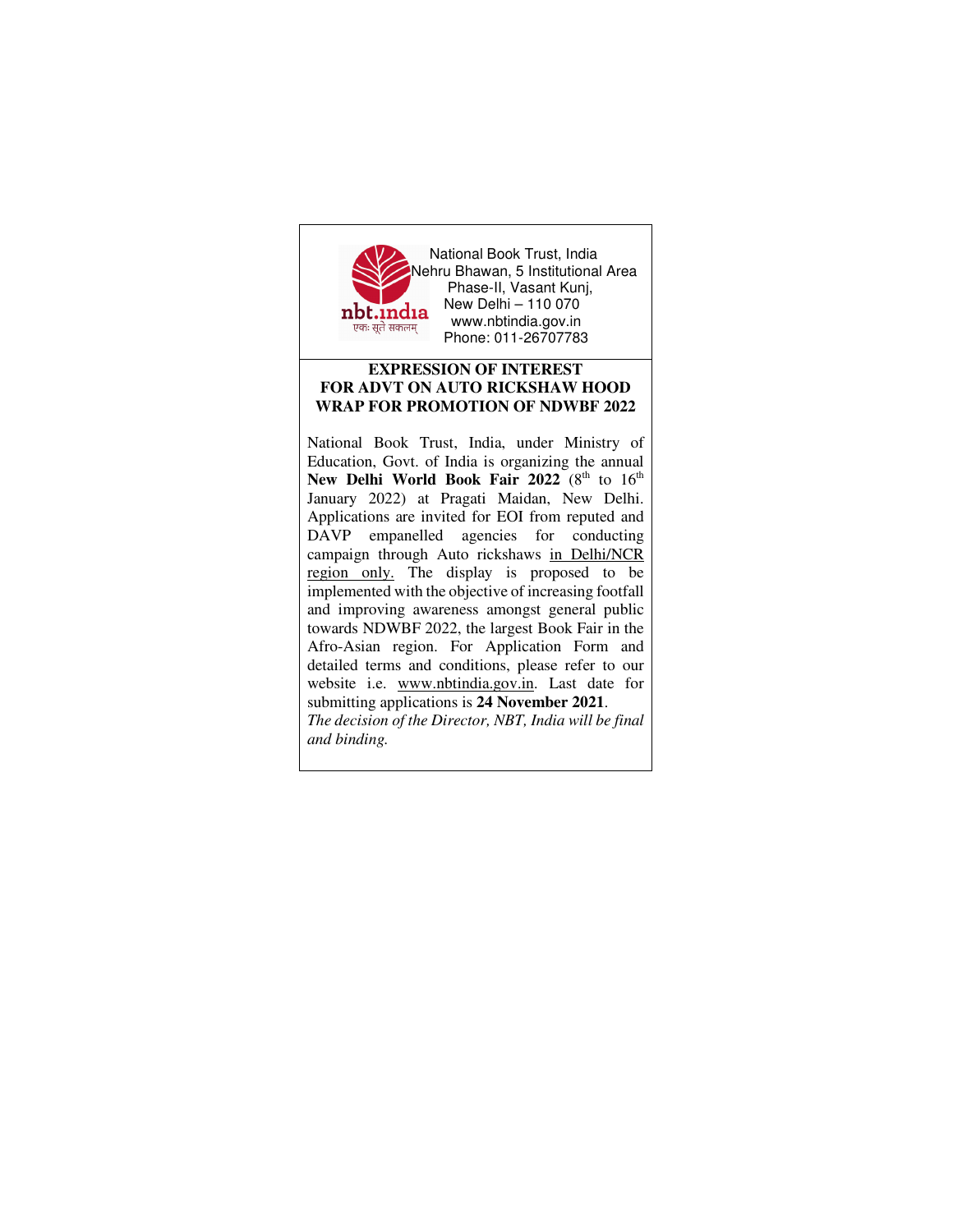## **Application Form**

For Agencies, empanelled with DAVP, for Outdoor Campaign of New Delhi World Book Fair 2022 through Auto Rickshaws:

| SI.<br><b>No</b> | <b>Particulars</b>                                                                                     | <b>Details</b><br>(mention<br>the<br>page<br>nos./flag of the supporting |
|------------------|--------------------------------------------------------------------------------------------------------|--------------------------------------------------------------------------|
|                  |                                                                                                        | documents)                                                               |
| $\mathbf{1}$     | Name of the Agency                                                                                     |                                                                          |
| $\overline{2}$   | Year of Establishment                                                                                  |                                                                          |
| 3                | Address of Registered Office                                                                           |                                                                          |
| 4                | Company profile                                                                                        |                                                                          |
| 6                | Contact details of CEO/head of the<br>agency                                                           |                                                                          |
| $\overline{7}$   | Work Experience (provide details of<br>Govt./Ministries/PSU other clients with<br>proofs - work order. |                                                                          |
| 8                | Undertaking as per point 3 of Terms &<br>Conditions (Enclose copy of undertaking)                      |                                                                          |
| $\overline{5}$   | PAN No. (Enclose copy)                                                                                 |                                                                          |
| 9                | <b>GSTN</b><br>Registration Certificate(Enclose<br>copy)                                               |                                                                          |
| 10               | DAVP Registration Certificate (enclose<br>copy)                                                        |                                                                          |
| 11               | Your Offer of Advt. on Auto Rickshaw in<br>Delhi to NBT for NDWBF 2022                                 |                                                                          |

 $\Box$  I have read all the terms and conditions.

**Signature with stamp**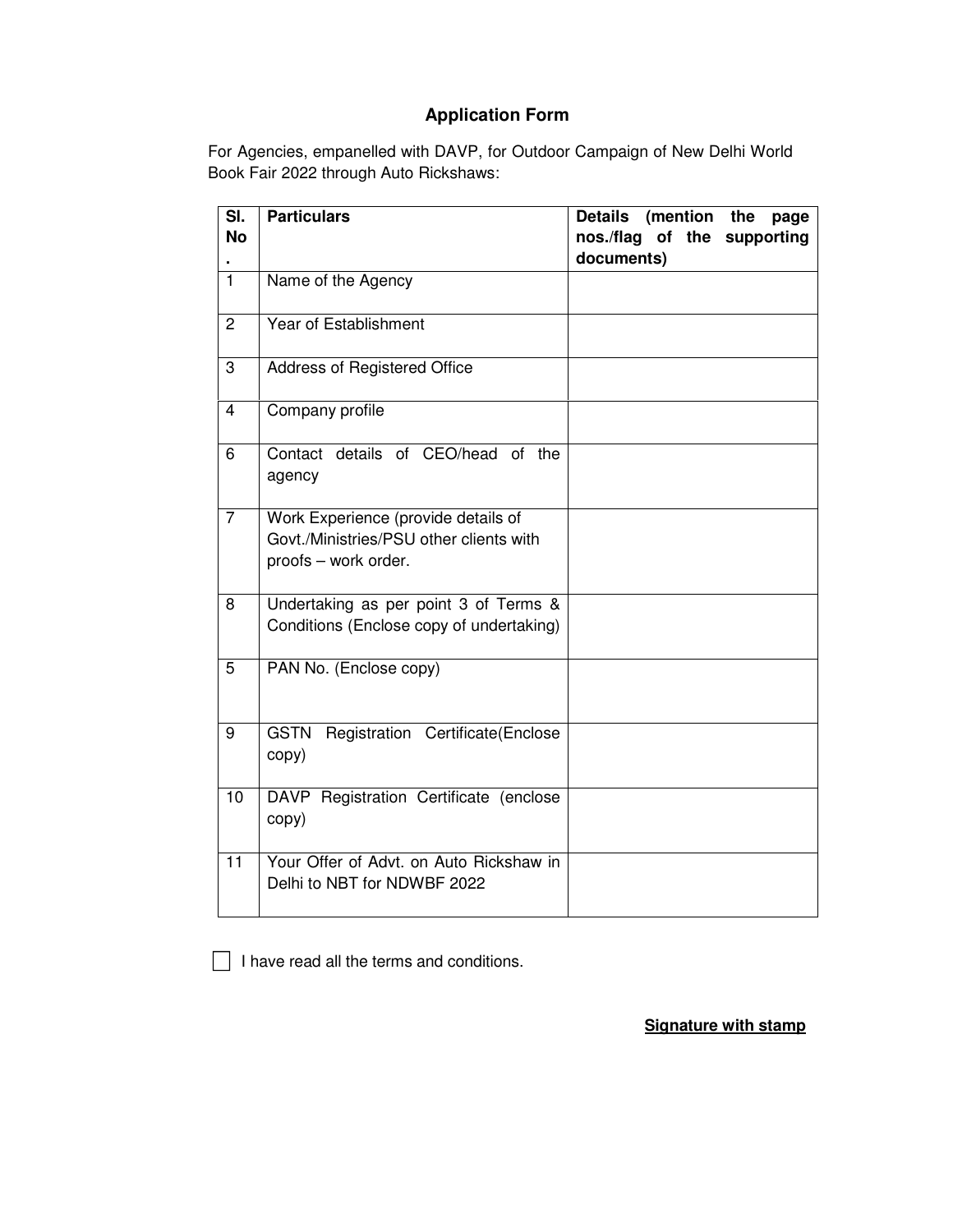## **TERMS & CONDITIONS**

- 1. The general period of display will be between 15 December 2021 to 16 January 2022. The actual date will be communicated at the time of work order. The display should be strictly put up for the time period as per the Release Order issued.
- 2. Each agency needs to provide the DAVP letter under which it is empanelled and applicable for current period. The name of the agency should match the Empanelled DAVP letter.
- 3. All Auto Rickshaws should be identified by the selected Advertising agency/ Firm and they have to get the requisite permission from the Auto Rickshaw owners/competent Authority.
- 4. It will be the sole responsibility of the agency to have due approval for this job if necessary, from the State Transport Authority, Delhi/NCR.
- 5. The Content of the design, in soft copy, should be displayed only after approval from NBT.
- 6. The bidding firm/agency should not have been blacklisted /deregistered or debarred by any Govt. department/Institution.
- 7. Affidavit in original from Govt. Notary that the bidding firm/agency has not been blacklisted or debarred by any Govt. department/Institution in the past.
- 8. Each agency should provide an undertaking stating the agency is empanelled with DAVP and stating that in case there is any issue of permissions from Govt. for any site provided by the agency, then in that case the Agency (Your name) is solely responsible for clearing it. The National Book Trust, India will not be involved in any manner.
- 9. The payment against the bill raised by the agency will be subject to the third party physical audit and monitoring by a Govt. agency.
- 10. Please ensure that the GST number of NBT and your company is clearly mentioned on the invoice submitted by you.
- 11. A Screening Committee will finalize the offers, as per NBT's requirements, objectives and parameters of NDWBF 2021. Their decision will be final and binding.
- 12. Only DAVP rates for the Hood Wrap as per the DAVP letter will be followed. No commercial rate will be entertained.
- 13. Photography of the Auto rickshaws on advertising campaign along with Newspapers should be submitted at the time of start of campaign.
- 14. NBT India may send own personnel to monitor the execution process.
- 15. For inspection purpose, any number of autos may be asked for to check display and